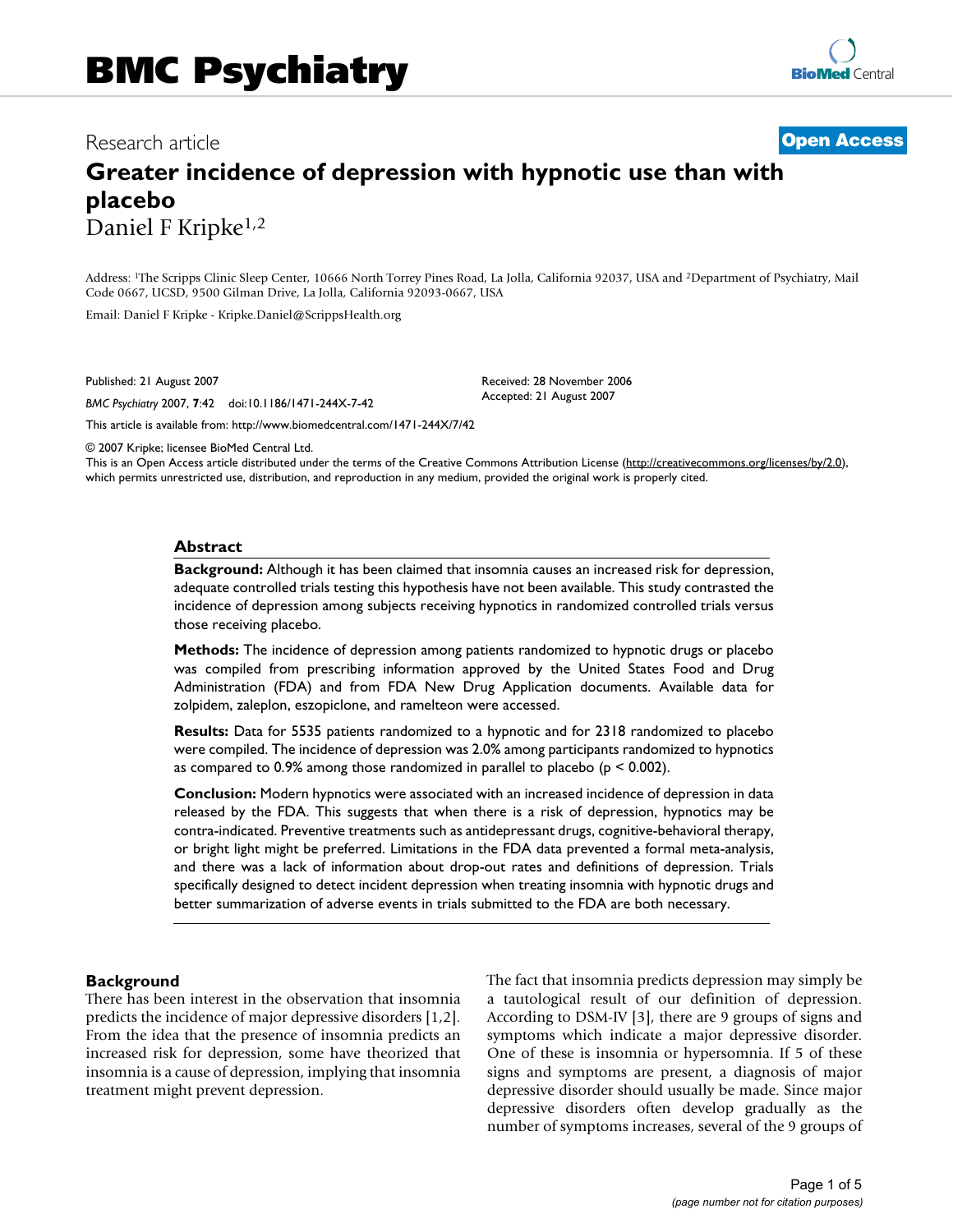symptoms are likely to precede the threshold when at least 5 are present. All of the 9 groups of signs and symptoms of major depression may be premonitory, and all predict the future onset of the full syndrome. Of the signs and symptoms of depression, insomnia is not the symptom with the highest risk factor or predictivity [4-6]. This indicates that insomnia could be a premonitory sign of a risk of depression but not a cause of major depression, any more than are the other signs and symptoms which combined, compose the definition of depression. Indeed, an association of insomnia with future depression may not prove that insomnia causes depression any more than epigastric pain causes peptic ulcer.

A longitudinal follow-up of insomnia, depression, and anxiety over time recently observed that insomnia did not predict future depression a decade later, independent of prior depression and anxiety, but use of hypnotics did [7]. This raises the interesting possibility that it might not be insomnia itself, but rather the associated usage of hypnotics, which increases the risk of future depression.

To determine whether insomnia itself causes depression, which might be prevented by use of hypnotics, or whether hypnotics might rather cause depression, randomized trials would be essential to demonstrate causality.

It happens that to examine long-term effects of modern hypnotics, pharmaceutical manufacturers have recently completed randomized trials of unprecedented size and duration. For the 4 most recently-approved drugs, the trials submitted by the industry in New Drug Applications (NDA) to the United States Food and Drug Administration (FDA) are now summarized in data which the FDA has provided on-line [8]. From the listings of adverse events in controlled trials, it is now possible to explore whether the most popular intervention to eliminate insomnia, the prescription of hypnotic drugs, reduces the incidence of depression.

## **Methods**

The on-line FDA NDA files for zolpidem, zaleplon, eszopiclone, and ramelteon consist of hundreds of pages of reports, data, interpretations, and correspondence concerning each drug [8]. The text of approved official "Prescribing Information" for each drug was also included. The files were searched for as much controlled trial information as was available. For specific sources of the data, see Additional file 1. The quality of the data did not make formal meta-analysis possible. Comparable data for other hypnotics approved earlier were not available [8].

From this information for each drug, the author extracted all summaries of parallel randomizing placebo-controlled trials (or combinations of trials) where the number of subjects studied in each group and the number suffering the adverse effect of depression were reported. Most of the "depression" adverse events tabulated may have been incident major depressions, but NDA data did not make clear if that was so. For most of these studies of healthy subjects and insomnia patients, participants with major depression at baseline were probably excluded, though details of exclusion criteria for each trial were often not available. The author then summed for the groups given each hypnotic and the comparable groups randomized to placebo, the total number of participants and the number of reports of incident depression (Table 1). In general, information on the definition of depression as an adverse effect, the type and severity of depression, its method of ascertainment, and the expertise of the dozens or hundreds of investigators performing these trials was not available. Dropout rates and the duration of hypnotic treatment before depression was recognized were not generally available.

Because the author has not received responses to some other queries to hypnotics manufacturers, no attempt was made to obtain additional data on these trials from the manufacturers. It was presumed that the data presented by the FDA are unbiased, though in many respects incomplete.

## **Results**

The sum of these compilations for the 4 hypnotics is provided in Table 1. Because several doses of the investigational hypnotics were compared to a placebo in some randomizing trials, there were more participants receiving hypnotics than parallel placebo. For each of the 4 hypnotics, the rate of incident depression was higher among participants randomized to hypnotic drugs (2.0%) than among contrast controls randomized to placebo (0.9%). Assignment to hypnotics was significantly associated with incident depression (Chi-Square =  $10.04$ ,  $p < 0.002$ ). For incident depression, the risk ratio comparing hypnotics with placebo was 2.1 (95% Confidence Interval 1.3–3.3).

## **Discussion**

These data indicate that in randomized trials, depression was reported among participants receiving modern hypnotics significantly more often than among participants randomized to receive placebo. A possible interpretation would be that hypnotics are more likely to cause depression than to prevent it.

This is a post-hoc analysis of trials which were not designed primarily to examine depression. The compilation had many limitations which have caused some observers to doubt that causality has been demonstrated. Information limitations included trial details, the length of exposure of many participants (correcting for drop-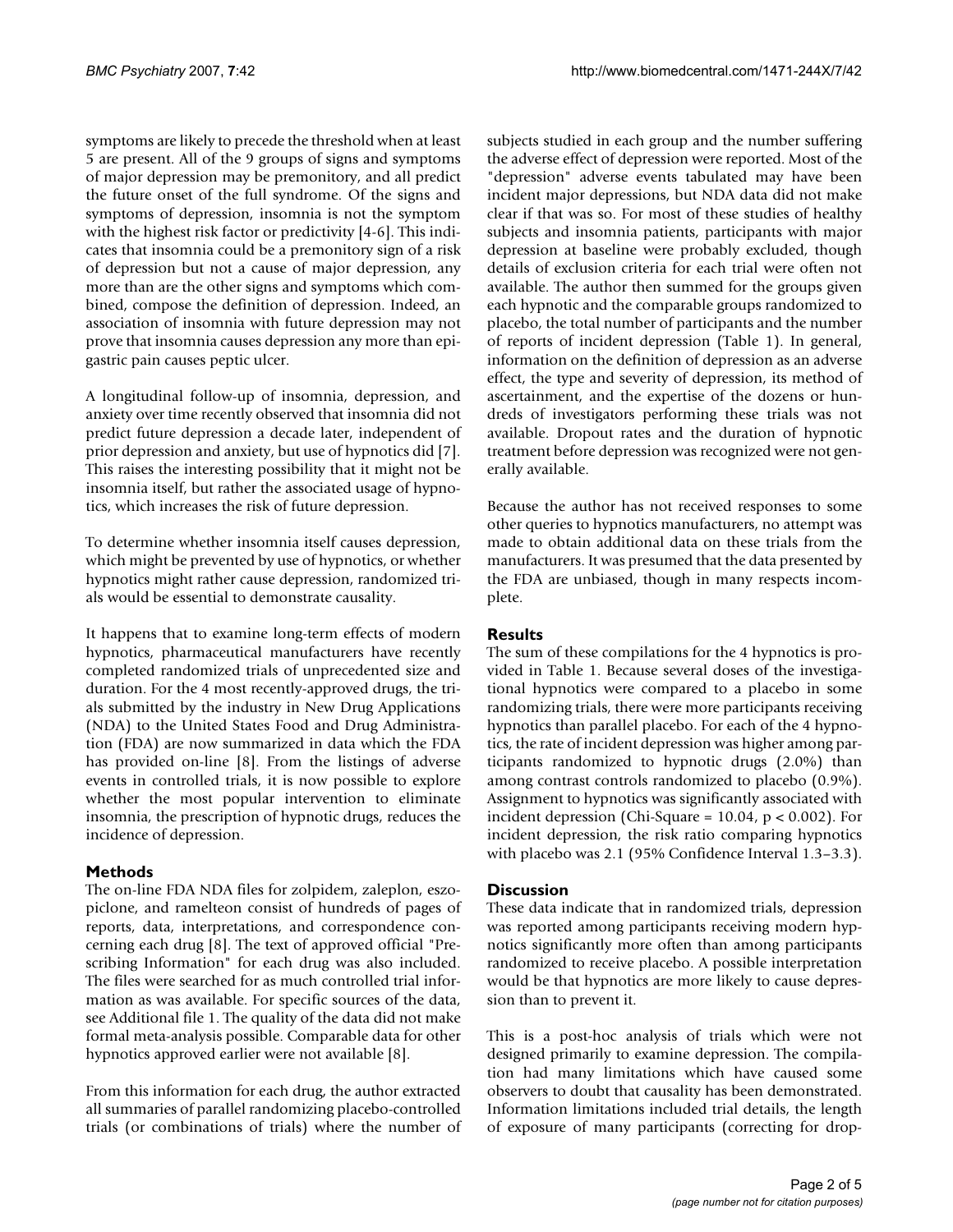|          | Table 1: Depression incidence for four hypnotics and parallel |
|----------|---------------------------------------------------------------|
| placebos |                                                               |

| Drug                        | N<br>subje<br>cts | <b>Depressio</b><br>n<br>incidence |
|-----------------------------|-------------------|------------------------------------|
| Zolpidem                    | 353               | 6                                  |
| Zolpidem placebo            | 377               | 2                                  |
| Eszopiclone                 | 802               | 32                                 |
| Eszopiclone placebo         | 294               | 3                                  |
| Zaleplon                    | 786               | 24                                 |
| Zaleplon placebo            | 277               | 6                                  |
| Ramelteon                   | 3594              | 48                                 |
| Ramelteon placebo           | 1370              | П                                  |
| <b>Total of 4 hypnotics</b> | 5535              | <b>110</b>                         |
|                             | ж,                | $(2.0\%)*$                         |
| Total of 4 placebo groups   | 2318<br>ж,        | 22 (0.9%)*                         |

\*Chi Square = 10.04, p < 0.002, risk ratio = 2.1

outs), and inadequate specification of the nature and severity of incident depressions. The quality of ascertainment of depression occurring as an adverse event was quite uncertain. It is not evident that a major depressive disorder was always diagnosed by an expert when depression was listed as an adverse event. There are potential statistical pitfalls in compiling results of numerous trials of different design and duration using 4 different hypnotics. Because the FDA online files are a limited source, other methods of ascertainment might have uncovered more trials of these drugs, especially post-marketing trials. The data utilized did not lend themselves to the techniques of formal meta-analysis. Many limitations of this compilation could not be overcome unless new trials with thousands of participants are done, so some uncertainty as to the present conclusions is unavoidable.

If drop-out rates were far higher in placebo than hypnotic groups, a greater incidence of depression in hypnotic groups might be attributable to longer exposure, but the study of Krystal et al. did not report an important difference in overall drop-out rates [9]. Notably, Krystal et al. reported a dropout rate of 2% due to depression in the eszopiclone group (presumably 12 participants) and 0% in the placebo group (Chi Square =  $3.9$ ,  $P < 0.05$ , my computation). Krystal et al. did not describe all 30 incident depressions listed in the FDA data for the same study (see Additional file 1 and [9].) One might suppose that dropouts had depression of sufficient severity to meet criteria for major depressive disorders, but depressions which did not cause dropout may have been milder. Dropout rates did not accompany incident depression rates in FDA data for the other studies.

Supporting the hypothesis that hypnotics cause depression is the statistical robustness of the results and the consistency of the subsamples (see Additional file 1), which all revealed more incident depression in hypnotic than placebo groups. Though the trial data analysed were unclear about the severity of the depressions which were associated with hypnotic use, a severe risk has been suggested by epidemiologic data, which found that the suicide rate was markedly elevated among hypnotic users at a time before the drugs listed in Table 1 came on the market [10,11]. It is also known that overall mortality has been elevated among hypnotics users, though it is unlikely that this increase in overall mortality would be largely attributable to depression [12]. Since the epidemiologic association data for the earlier drugs may be less indicative of causality than randomized trial results, it is unfortunate that the FDA web site did not report clinical trial data for the benzodiazepines popular in the 1980's, such as temazepam, flurazepam, and triazolam.

Many patients believe that better sleep can relieve depression, but sleep deprivation is known to be a powerful antidepressant treatment [13]. It is currently unknown if small increments in sleep, such as those produced by hypnotics, would tend to cause or to relieve depression. A recent meta-analysis raised a question whether newer nonbenzodiazepine hypnotics might increase total sleep time only a negligible amount [14]. Currently under investigation is whether cognitive-behavioral therapy (CBT) for insomnia, which often includes sleep restriction, will prove to be antidepressant [15-18]. A form of CBT which did not emphasize sleep restriction has been shown to improve sleep quality and general mental health [19,20].

One recent manufacturer-sponsored study might appear somewhat in conflict with these results [21]. Fava and colleagues reported that symptoms of major depression were reduced when eszopiclone was added to fluoxetine treatment. Considering reduction in Hamilton Depression Scores (with insomnia items removed) after 4 weeks, the effect of eszopiclone was not significant, but after 8 weeks, the improvement in depression scores was 13% greater with eszopiclone than with fluoxetine alone ( $p = 0.04$ ). These results referred not to preventing the risk of major depression but to treating depression with fluoxetine once depression with related insomnia had appeared. Fluoxetine would be a poor choice of antidepressant among patients selected for insomnia symptoms, since fluoxetine often reduces sleep efficiency when an alternative such as trazodone would increase sleep efficiency [22]. This might be an example of a post-marketing trial designed to make the manufacturer's product appear favourable [23]. In any case, the finding of Fava et al. involved fewer participants and was less significant than the data in Table 1.

Another industry-supported study compared zolpidem 10 mg. vs. placebo in patients receiving one of 3 SSRI antide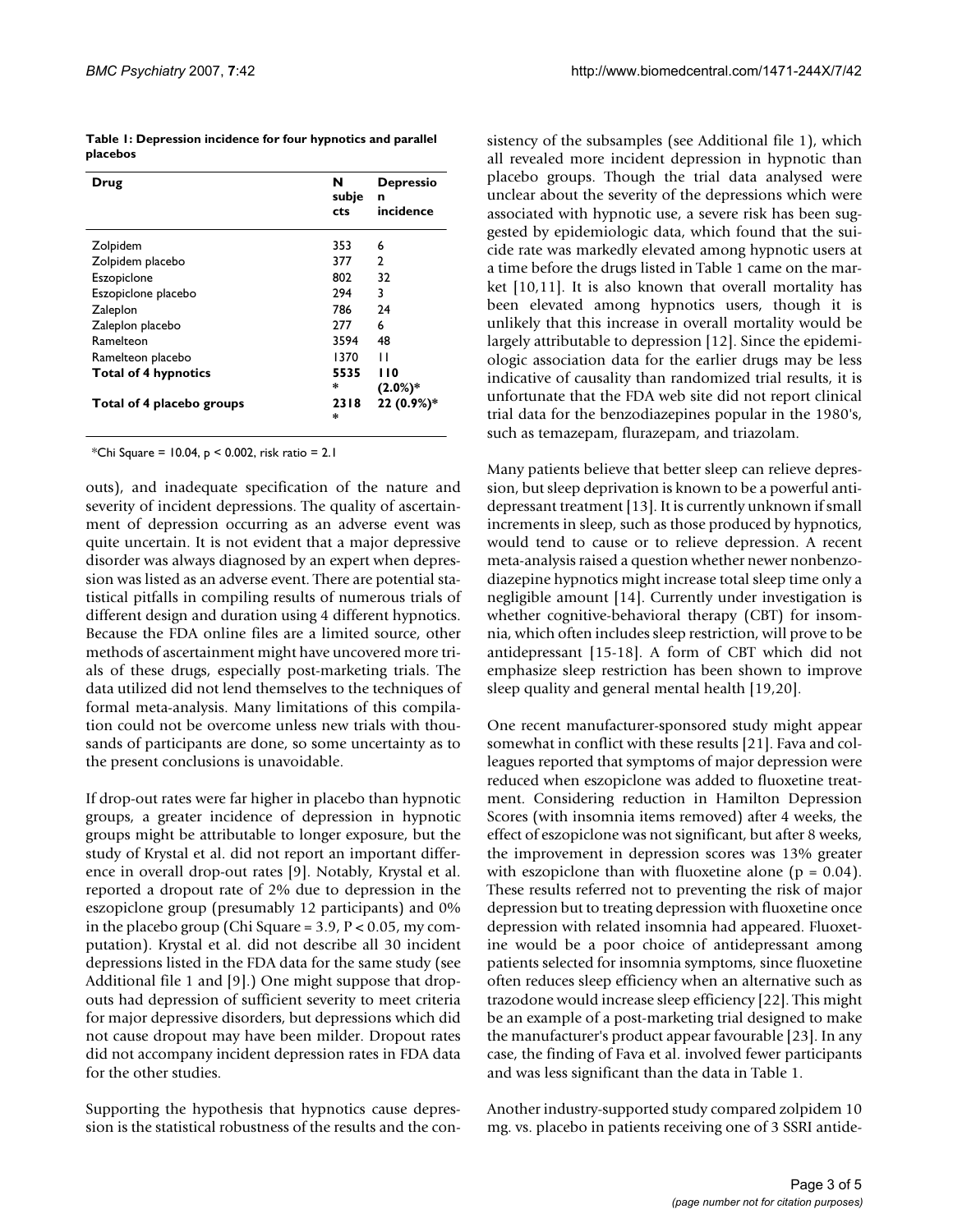pressants (groups of 95 and 97 respectively) [24]. There were no significant differences between zolpidem and placebo in the non-sleep items of the Hamilton Depression Rating Scale. Similar to results of Krystal et al., there were two dropouts due to depression and one due to mania in the zolpidem group but none in the placebo group [24].

Another manufacturer-supported trial found that menopausal women randomized to eszopiclone had, on average, a significant improvement in mood compared with those who received placebo; however, the full ANCOVA statistics were not reported nor were the adjusted mean improvements [25]. One can infer that the difference between eszopiclone and placebo was only about 1 point on a small self-report scale which might confound sleep and mood. Any improvement might have occurred only in sleep. The mood result was reported as  $P < .05$ , which would not be significant after correction for multiple testing. This study reported no incident major depressions in either the hypnotic or placebo group.

In summary, the published literature partly supports and partly seems to contradict the compiled FDA data suggesting that hypnotics trigger depression. It is possible that hypnotics produce little effect on the median mood score but an increased the incidence of problematic exacerbations of depression.

#### **Conclusion**

The quality of data which can be gleaned from published studies and unpublished NDA data available from FDA is not fully satisfactory, but manufacturer-sponsored trials show that hypnotics may be contra-indicated when insomnia signals a risk of depression developing. When premonitory insomnia occurs, preventive treatments such as antidepressant drugs, depression-oriented cognitivebehavioral therapy, and bright light treatment may be preferred.

#### **Competing interests**

Dr. Kripke has no competing financial interests. Several years ago, Apollo Health, a light box manufacturer, donated some light boxes to his laboratory for research use. Dr. Kripke has published several studies concerning the risks of hypnotic drugs and is the author of a nonprofit web site discouraging use of sleeping pills [26].

#### **Authors' contributions**

DFK conceived, researched, and wrote this manuscript.

#### **Additional material**

#### **Additional file 1**

*Sources of depression incidence data. Each web source is specified and details provided when available.* Click here for file [\[http://www.biomedcentral.com/content/supplementary/1471-](http://www.biomedcentral.com/content/supplementary/1471-244X-7-42-S1.doc) 244X-7-42-S1.doc]

#### **Acknowledgements**

Supported by Scripps Clinic Academic Affairs and by NIH grants HL071123 and MH68545, and by the Sam and Rose Stein Institute for Research on Aging, UCSD. Presented at the 20<sup>th</sup> Anniversary Meeting of the Associated Professional Sleep Societies, Salt Lake City, Utah, June 17–22, 2006.

#### **References**

- Ford DE, Kamerow DB: [Epidemiologic study of sleep distur](http://www.ncbi.nlm.nih.gov/entrez/query.fcgi?cmd=Retrieve&db=PubMed&dopt=Abstract&list_uids=2769898)**[bances and psychiatric disorders: an opportunity for preven](http://www.ncbi.nlm.nih.gov/entrez/query.fcgi?cmd=Retrieve&db=PubMed&dopt=Abstract&list_uids=2769898)[tion?](http://www.ncbi.nlm.nih.gov/entrez/query.fcgi?cmd=Retrieve&db=PubMed&dopt=Abstract&list_uids=2769898)** *JAMA* 1989, **262:**1479-1484.
- 2. Chang PP, Ford DE, Mead LA, Cooper-Patrick L, Klag MJ: **[Insomnia](http://www.ncbi.nlm.nih.gov/entrez/query.fcgi?cmd=Retrieve&db=PubMed&dopt=Abstract&list_uids=9230772) [in young men and subsequent depression. The Johns Hop](http://www.ncbi.nlm.nih.gov/entrez/query.fcgi?cmd=Retrieve&db=PubMed&dopt=Abstract&list_uids=9230772)[kins Precursors Study.](http://www.ncbi.nlm.nih.gov/entrez/query.fcgi?cmd=Retrieve&db=PubMed&dopt=Abstract&list_uids=9230772)** *Am J Epidemiol* 1997, **146:**105-114.
- 3. Association AP: *Diagnostic and Statistical Manual of Mental Disorders: DSM-IV* Fourth Edition, Text Revision edition. Washington, D.C., American Psychiatric Association; 2000.
- 4. Breslau N, Roth T, Rosenthal L, Andreski P: **[Sleep disturbance and](http://www.ncbi.nlm.nih.gov/entrez/query.fcgi?cmd=Retrieve&db=PubMed&dopt=Abstract&list_uids=8679786) [psychiatric disorders: A longitudinal epidemiological study](http://www.ncbi.nlm.nih.gov/entrez/query.fcgi?cmd=Retrieve&db=PubMed&dopt=Abstract&list_uids=8679786) [of young adults.](http://www.ncbi.nlm.nih.gov/entrez/query.fcgi?cmd=Retrieve&db=PubMed&dopt=Abstract&list_uids=8679786)** *Biol Psychiat* 1996, **39:**411-418.
- 5. Roberts RE, Shema SJ, Kaplan GA, Strawbridge WJ: **[Sleep com](http://www.ncbi.nlm.nih.gov/entrez/query.fcgi?cmd=Retrieve&db=PubMed&dopt=Abstract&list_uids=10618017)[plaints and depression in an aging cohort: a prospective per](http://www.ncbi.nlm.nih.gov/entrez/query.fcgi?cmd=Retrieve&db=PubMed&dopt=Abstract&list_uids=10618017)[spective.](http://www.ncbi.nlm.nih.gov/entrez/query.fcgi?cmd=Retrieve&db=PubMed&dopt=Abstract&list_uids=10618017)** *Am J Psychiatry* 2000, **157:**81-88.
- 6. Fogel J, Eaton WW, Ford DE: **[Minor depression as a predictor of](http://www.ncbi.nlm.nih.gov/entrez/query.fcgi?cmd=Retrieve&db=PubMed&dopt=Abstract&list_uids=16390367) [the first onset of major depressive disorder over a 15-year](http://www.ncbi.nlm.nih.gov/entrez/query.fcgi?cmd=Retrieve&db=PubMed&dopt=Abstract&list_uids=16390367) [follow-up.](http://www.ncbi.nlm.nih.gov/entrez/query.fcgi?cmd=Retrieve&db=PubMed&dopt=Abstract&list_uids=16390367)** *Acta Psychiatr Scand* 2006, **113:**36-43.
- 7. Neckelmann D, Mykletun A, Dahl AA: **[Chronic insomnia as a risk](http://www.ncbi.nlm.nih.gov/entrez/query.fcgi?cmd=Retrieve&db=PubMed&dopt=Abstract&list_uids=17682658) [factor for developing anxiety and depression.](http://www.ncbi.nlm.nih.gov/entrez/query.fcgi?cmd=Retrieve&db=PubMed&dopt=Abstract&list_uids=17682658)** *Sleep* 2007,
- **30:**873-880. 8. **Drugs@FDA** 2006 [[http://www.accessdata.fda.gov/scripts/cder/](http://www.accessdata.fda.gov/scripts/cder/drugsatfda/) [drugsatfda/\]](http://www.accessdata.fda.gov/scripts/cder/drugsatfda/).
- 9. Krystal AD, Walsh JK, Laska E, Caron J, Amato DA, Wessel TC, Roth T: **[Sustained efficacy of eszopiclone over 6 months of nightly](http://www.ncbi.nlm.nih.gov/entrez/query.fcgi?cmd=Retrieve&db=PubMed&dopt=Abstract&list_uids=14655910) [treatment: results of a randomized, double-blind, placebo](http://www.ncbi.nlm.nih.gov/entrez/query.fcgi?cmd=Retrieve&db=PubMed&dopt=Abstract&list_uids=14655910)[controlled study in adults with chronic insomnia.](http://www.ncbi.nlm.nih.gov/entrez/query.fcgi?cmd=Retrieve&db=PubMed&dopt=Abstract&list_uids=14655910)** *Sleep* 2003, **26:**793-799.
- 10. Allgulander C, Nasman B: **Regular hypnotic drug treatment in a sample of 32,679 Swedes: associations with somatic and mental health, inpatient psychiatric diagnoses and suicide, derived with automated record-linkage.** *Psychosom Med* 1991, **53(1):**101-108.
- 11. Kripke DF, Klauber MR, Wingard DL, Fell RL, Assmus JD, Garfinkel L: **[Mortality hazard associated with prescription hypnotics.](http://www.ncbi.nlm.nih.gov/entrez/query.fcgi?cmd=Retrieve&db=PubMed&dopt=Abstract&list_uids=9583003)** *Biol Psychiatry* 1998, **43:**687-693.
- 12. Kripke DF: **Evidence That New Hypnotics Cause Cancer.** 2006 [<http://repositories.cdlib.org/ucsdpsych/3>]. eScholarship Repository, University of California
- 13. Wirz-Justice A, van den Hoofdakker RH: **[Sleep deprivation in](http://www.ncbi.nlm.nih.gov/entrez/query.fcgi?cmd=Retrieve&db=PubMed&dopt=Abstract&list_uids=10459393) [depression: what do we know, where do we go?](http://www.ncbi.nlm.nih.gov/entrez/query.fcgi?cmd=Retrieve&db=PubMed&dopt=Abstract&list_uids=10459393)** *Biol Psychiatry* 1999, **46:**445-453.
- 14. Buscemi N, Vandermeer B, Friesen C, Bialy L, Tubman M, Ospina M, Klassen TP, Witmans M: **[The Efficacy and Safety of Drug Treat](http://www.ncbi.nlm.nih.gov/entrez/query.fcgi?cmd=Retrieve&db=PubMed&dopt=Abstract&list_uids=17619935)[ments for Chronic Insomnia in Adults: A Meta-analysis of](http://www.ncbi.nlm.nih.gov/entrez/query.fcgi?cmd=Retrieve&db=PubMed&dopt=Abstract&list_uids=17619935) [RCTs.](http://www.ncbi.nlm.nih.gov/entrez/query.fcgi?cmd=Retrieve&db=PubMed&dopt=Abstract&list_uids=17619935)** *J Gen Intern Med* 2007.
- 15. Morin CM, Colecchi C, Stone J, Sood R, Brink D: **[Behavioral and](http://www.ncbi.nlm.nih.gov/entrez/query.fcgi?cmd=Retrieve&db=PubMed&dopt=Abstract&list_uids=10086433) [pharmacological therapies for late-life insomnia. A rand](http://www.ncbi.nlm.nih.gov/entrez/query.fcgi?cmd=Retrieve&db=PubMed&dopt=Abstract&list_uids=10086433)[omized controlled trial.](http://www.ncbi.nlm.nih.gov/entrez/query.fcgi?cmd=Retrieve&db=PubMed&dopt=Abstract&list_uids=10086433)** *JAMA* 1999, **281:**991-999.
- 16. Jacobs GD, Pace-Schott EF, Stickgold R, Otto MW: **[Cognitive](http://www.ncbi.nlm.nih.gov/entrez/query.fcgi?cmd=Retrieve&db=PubMed&dopt=Abstract&list_uids=15451764) [behavior therapy and pharmacotherapy for insomnia.](http://www.ncbi.nlm.nih.gov/entrez/query.fcgi?cmd=Retrieve&db=PubMed&dopt=Abstract&list_uids=15451764)** *Arch Intern Med* 2004, **164:**1888-1896.
- 17. Sivertsen B, Omvik S, Pallesen S, Bjorvatn B, Havik OE, Kvale G, Nielsen GH, Nordhus IH: **[Cognitive behavioral therapy vs zop](http://www.ncbi.nlm.nih.gov/entrez/query.fcgi?cmd=Retrieve&db=PubMed&dopt=Abstract&list_uids=16804151)[iclone for treatment of chronic primary insomnia in older](http://www.ncbi.nlm.nih.gov/entrez/query.fcgi?cmd=Retrieve&db=PubMed&dopt=Abstract&list_uids=16804151)**